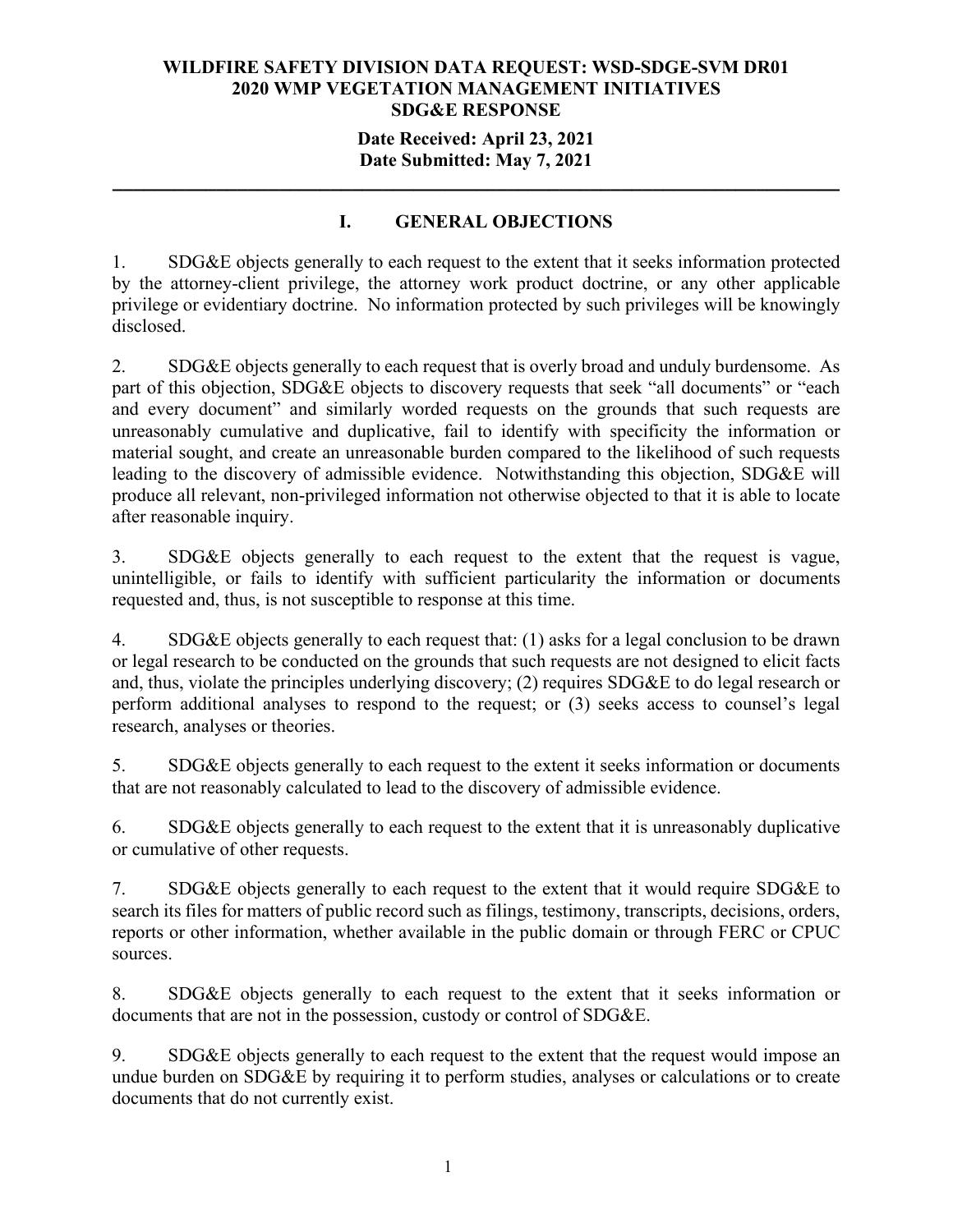### **Date Received: April 23, 2021 Date Submitted: May 7, 2021**

**\_\_\_\_\_\_\_\_\_\_\_\_\_\_\_\_\_\_\_\_\_\_\_\_\_\_\_\_\_\_\_\_\_\_\_\_\_\_\_\_\_\_\_\_\_\_\_\_\_\_\_\_\_\_\_\_\_\_\_\_\_\_\_\_\_\_\_\_\_\_**

10. SDG&E objects generally to each request that calls for information that contains trade secrets, is privileged or otherwise entitled to confidential protection by reference to statutory protection. SDG&E objects to providing such information absent an appropriate protective order.

#### **II. EXPRESS RESERVATIONS**

1. No response, objection, limitation or lack thereof, set forth in these responses and objections shall be deemed an admission or representation by SDG&E as to the existence or nonexistence of the requested information or that any such information is relevant or admissible.

2. SDG&E reserves the right to modify or supplement its responses and objections to each request, and the provision of any information pursuant to any request is not a waiver of that right.

3. SDG&E reserves the right to rely, at any time, upon subsequently discovered information.

4. These responses are made solely for the purpose of this proceeding and for no other purpose.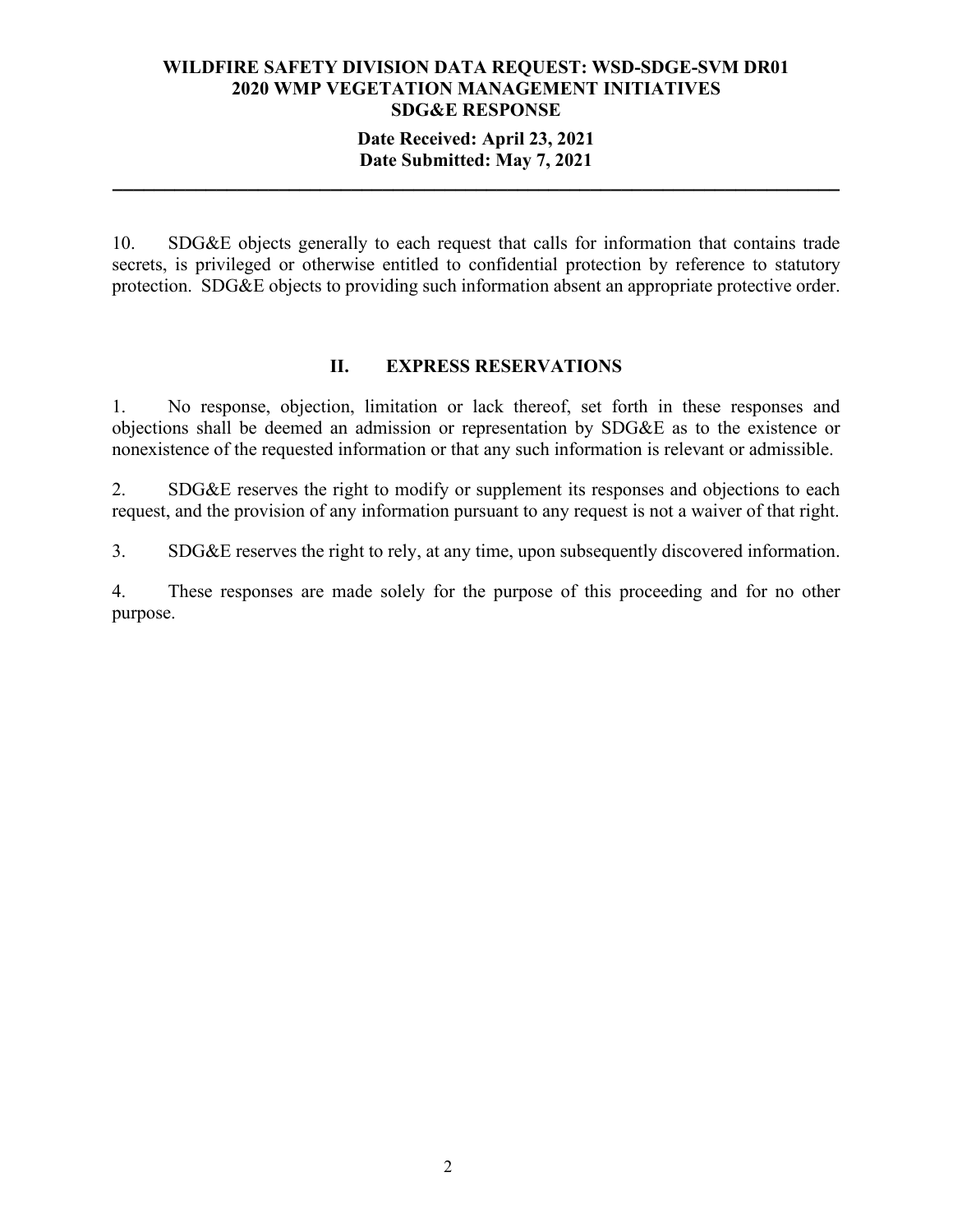## **Date Submitted: May 7, 2021 \_\_\_\_\_\_\_\_\_\_\_\_\_\_\_\_\_\_\_\_\_\_\_\_\_\_\_\_\_\_\_\_\_\_\_\_\_\_\_\_\_\_\_\_\_\_\_\_\_\_\_\_\_\_\_\_\_\_\_\_\_\_\_\_\_\_\_\_\_\_**

## **III. RESPONSES**

Pursuant to the Wildfire Safety Division's (WSD) audit of SDG&E's substantial completion of its 2020 WMP vegetation management initiatives, the WSD requests additional documents and information to validate SDG&E's completion against 2020 targets for vegetation management initiatives in its 2020 WMP.

| 2020<br><b>Initiative</b><br><b>Number</b> | <b>Initiative Name</b>                                                                    | <b>Associated</b><br><b>Request</b> # |
|--------------------------------------------|-------------------------------------------------------------------------------------------|---------------------------------------|
| 5.3.5.2                                    | Detailed inspections of vegetation around distribution electric<br>lines and equipment    |                                       |
| 5.3.5.5                                    | Fuel management and reduction of "slash" from VM activities                               | 3                                     |
| 5.3.5.9                                    | Enhanced inspections, patrols and trims                                                   | 4                                     |
| 5.3.5.16                                   | Removal and remediation of trees with strike potential to<br>electric lines and equipment | 5                                     |

Specifically, those initiatives and the associated Request numbers listed below in Table 1:

On December 16, 2020, San Diego Gas & Electric Company (SDG&E) issued a letter notifying the WSD that it had completed a substantial portion of its 2020 Wildfire Mitigation Plan (WMP) vegetation management initiatives. SDG&E stated it has been updating the WSD of its vegetation management progress through its Assembly Bill (AB) 1054 Quarterly Advice Letters on WMP implementation. As of December 31, 2020, SDG&E had completed 99% inspections of its inventory trees.<sup>[1](#page-2-0)</sup>

<span id="page-2-0"></span><sup>&</sup>lt;sup>1</sup> SDG&E's March 8, 2021 Quarterly Advice Letter Related to Public Utilities Code Section 8389(e)(7), page 7.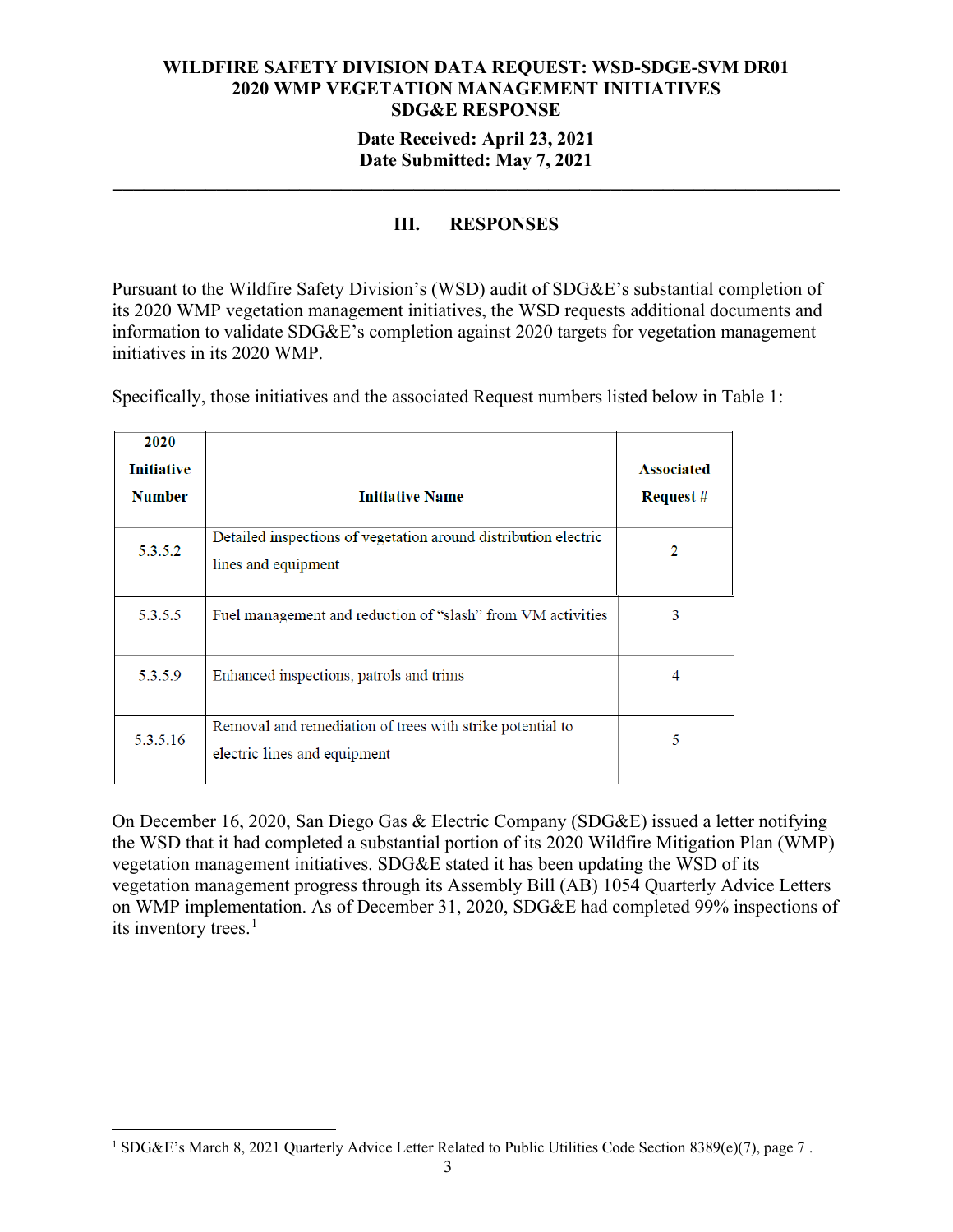## **Date Received: April 23, 2021 Date Submitted: May 7, 2021**

**\_\_\_\_\_\_\_\_\_\_\_\_\_\_\_\_\_\_\_\_\_\_\_\_\_\_\_\_\_\_\_\_\_\_\_\_\_\_\_\_\_\_\_\_\_\_\_\_\_\_\_\_\_\_\_\_\_\_\_\_\_\_\_\_\_\_\_\_\_\_**

The following responses were provided by SDG&E subject matter experts with the following titles and departments. Please contact Kellen Gill, Regulatory Business Manager for follow up to ensure your question is routed correctly.

Senior Data Analyst Wildfire Mitigation & Vegetation Management

Software Component Architect Utility Ops Applications

Senior Environmental GIS Analyst Environmental Services

Vegetation Program Wildfire Mitigation & Vegetation Management

System Forester Wildfire Mitigation & Vegetation Management

## **QUESTION 1:**

## *Identify any existing data submissions to the WSD that satisfy any of the Data Requests in this document*

SDG&E has provided spatial data to the WSD representing vegetation management inspections and projects completed during 2020. This data includes:

a) SDG&E's 249,403 unique vegetation management inspections. This number is the sum of unique Vegetation Management Inspection Points reported in the Quarterly Data Reports (QDRs) submitted on September 9, 2020, December 9, 2020, and February 5, 2021.

b) SDG&E's 40,316 unique vegetation management projects. This number is the sum of unique Vegetation Management Project Points and Vegetation Management Project Polygons reported in the Quarterly Data Reports (QDRs) submitted on September 9, 2020, December 9, 2020, and February 5, 2021.

While this spatial data does not directly correlate to specific initiatives due to the GIS schema SDG&E was provided in 2020, the WSD requests that SDG&E confirm whether the data listed above (and provided to the WSD previously) satisfies completion of any of the initiatives referenced in Table 1 above. If SDG&E has already submitted spatial data to the WSD that can satisfy any of the below Data Requests, SDG&E shall indicate the specific spatial data and WMP initiative combination that the WSD should reference.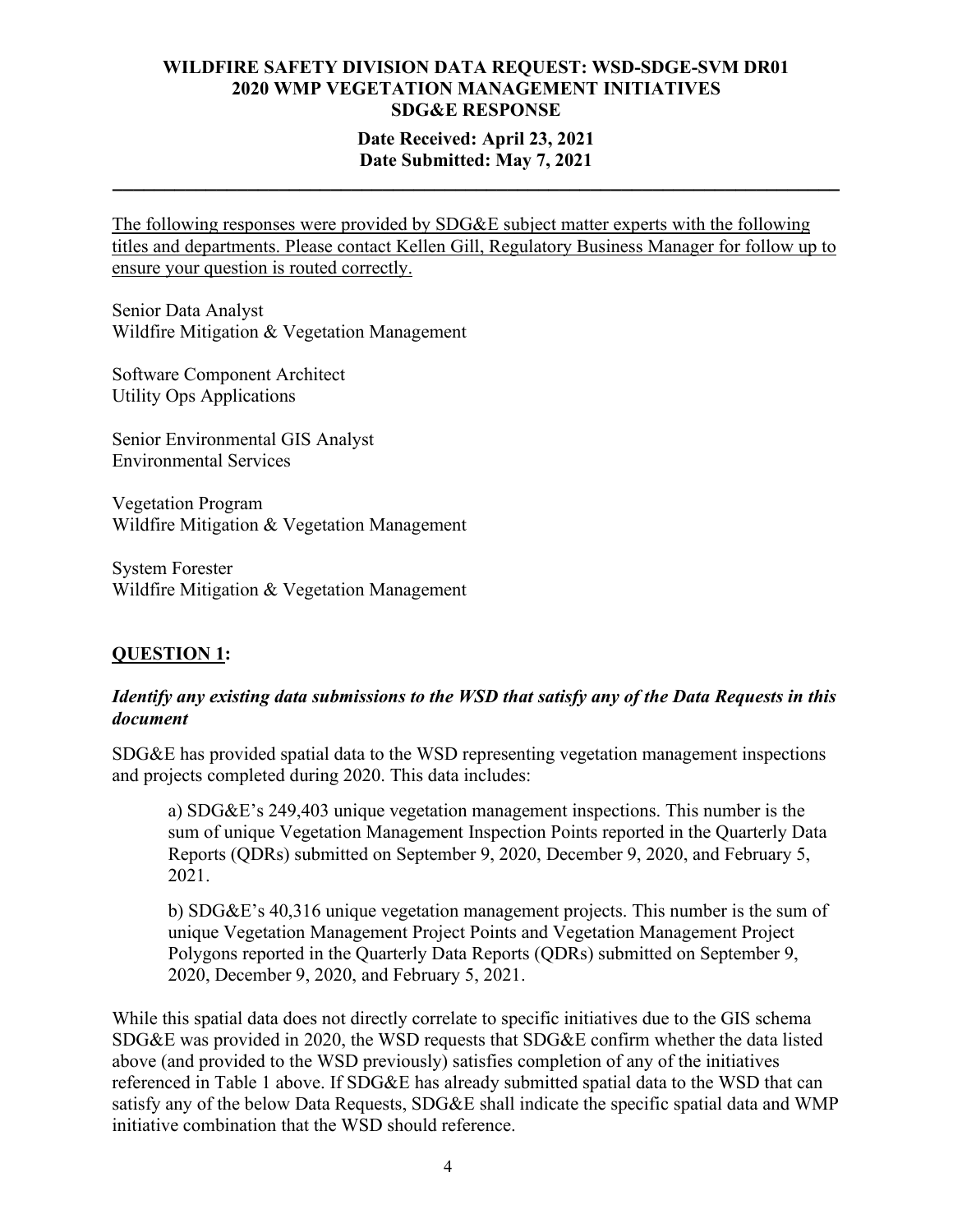## **Date Received: April 23, 2021 Date Submitted: May 7, 2021**

**\_\_\_\_\_\_\_\_\_\_\_\_\_\_\_\_\_\_\_\_\_\_\_\_\_\_\_\_\_\_\_\_\_\_\_\_\_\_\_\_\_\_\_\_\_\_\_\_\_\_\_\_\_\_\_\_\_\_\_\_\_\_\_\_\_\_\_\_\_\_**

#### **RESPONSE 1:**

The GIS data in Quarterly Data Reports (QDRs) submitted by SDG&E to the WSD partially satisfy the below data requests. Differences between the QDRs and initiatives in Table 1 include:

- 1. The QDR data includes completed **and planned** work in the date range specified for each submission. The data provided for the initiatives referenced in the below requests includes only completed work.
- 2. The QDR data includes only **routine** work planned or performed as per SDG&E's vegetation management schedule. The data provided for the initiatives below includes both routine and off-cycle work.
- 3. The QDR data includes **one record** for each group of trees. The numbers provided for the initiatives below are achieved by counting the number of individual tree units [NUMBEROFUNITS] in each record.

The specific spatial data that correlates with the below data as follows:

- **a. 5.3.5.2: Detailed inspections of vegetation around distribution electric lines and equipment**: Data for this request is available in the *SDGE\_Initiative*\*SDGE\_VegetationManagementInspectionPoint* feature class in the submitted file geodatabase. This feature class contains inspection records for both trees and pole brushes. Tree inspection records include fields specific to trees, such as TreeSpecies, TreeHeight, etc.
- **b. 5.3.5.9: Enhanced inspections, patrols, and trims**: Data for this request is available in the *SDGE\_Initiative*\*SDGE\_VegetationManagementProjectPoint* feature class in the file geodatabase. This feature class contains tree trimming/removal and pole brushing activity records. Tree trimming and removals can be identified by records that include treespecific fields such as TreeSpecies, TreeHeight, etc.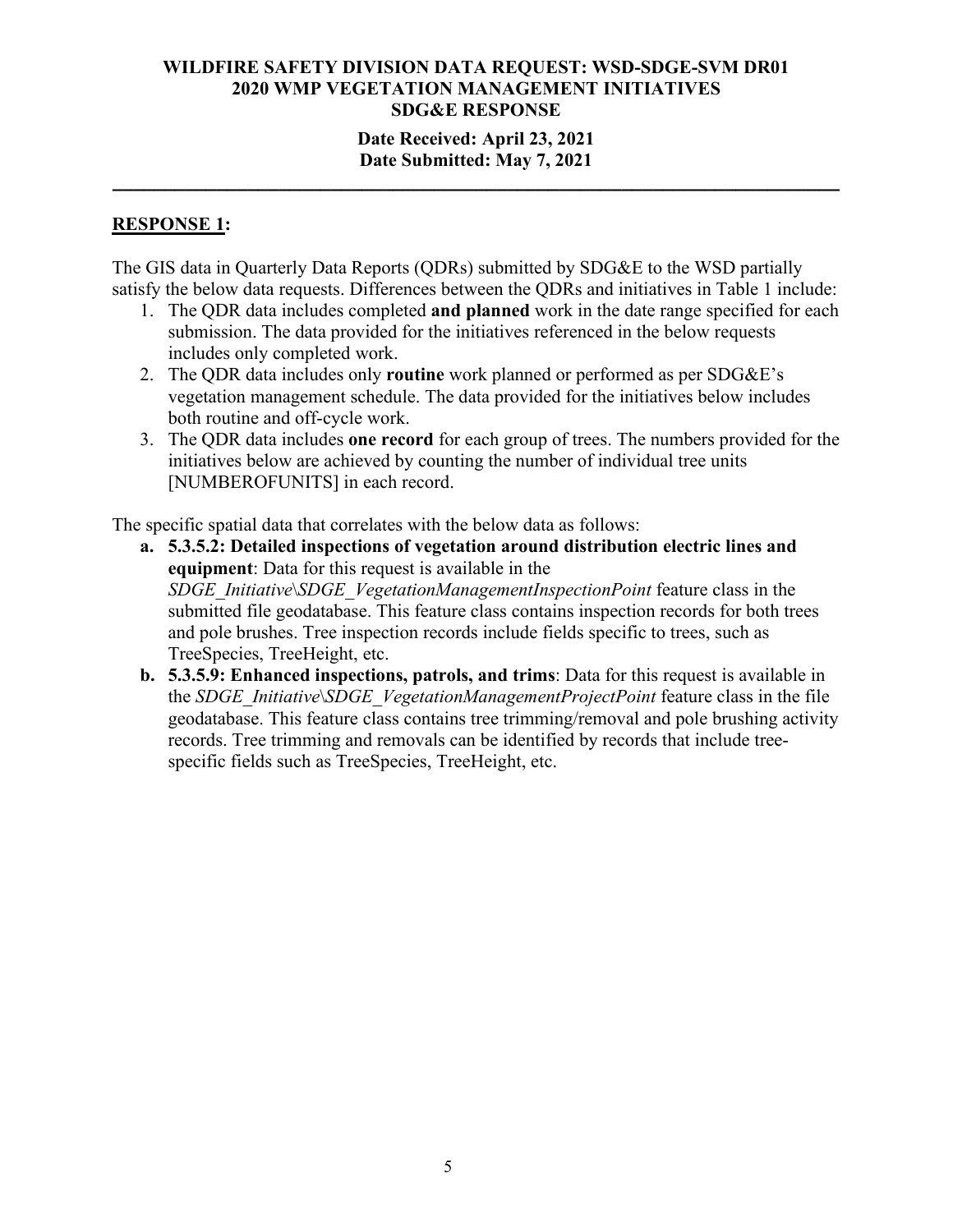# **Date Submitted: May 7, 2021 \_\_\_\_\_\_\_\_\_\_\_\_\_\_\_\_\_\_\_\_\_\_\_\_\_\_\_\_\_\_\_\_\_\_\_\_\_\_\_\_\_\_\_\_\_\_\_\_\_\_\_\_\_\_\_\_\_\_\_\_\_\_\_\_\_\_\_\_\_\_**

## **QUESTION 2:**

#### *5.3.5.2: Detailed inspections of vegetation around distribution electric lines and equipment*

In SDG&E's Q4 2020 Quarterly Advice Letter filed on March 8, 2021, SDG&E reports 99% completion (451,207 of ~455,000 trees) of its 2020 inventory tree inspections, as it pertains to SDG&E's 2020 WMP initiative 5.3.5.2: Detailed inspections of vegetation around distribution electric lines and equipment (initiative 7.3.5.2 in SDG&E's 2021 WMP Update). In this Quarterly Advice Letter, SDG&E stated that the program was complete regarding 2020 program targets.<sup>[2](#page-5-0)</sup>

In SDG&E's 2021 WMP update, SDG&E reports that 221,500 trees were pruned, and 12,985 trees were removed as it pertains to this initiative.<sup>[3](#page-5-1)</sup>

a) Provide the raw data in Microsoft Excel format showing 1 row for each inspection, pruning or tree removal, which supports SDG&E's statements regarding the completion of the following in 2020 for WMP initiative 5.3.5.2:

i. 451,207 tree inspections ii. 221,500 tree prunings iii. 12,985 tree removals

b) Provide a list of all data inputs used to calculate initiative completion, including the source of such data.

c) Explain what steps SDG&E took to validate the data identified in response to  $2(b)$ .

d) Explain the methodology, including any formulas and assumptions,  $SDG\&E$  used to calculate initiative completion from the data inputs identified in response to 2(b).

## **RESPONSE 2:**

To be provided Monday, May 10.

<span id="page-5-0"></span><sup>2</sup> SDG&E's March 8, 2021 Quarterly Advice Letter Related to Public Utilities Code Section 8389(e)(7), page 267.

<span id="page-5-1"></span><sup>3</sup> SDG&E's 2021 WMP Update, page 269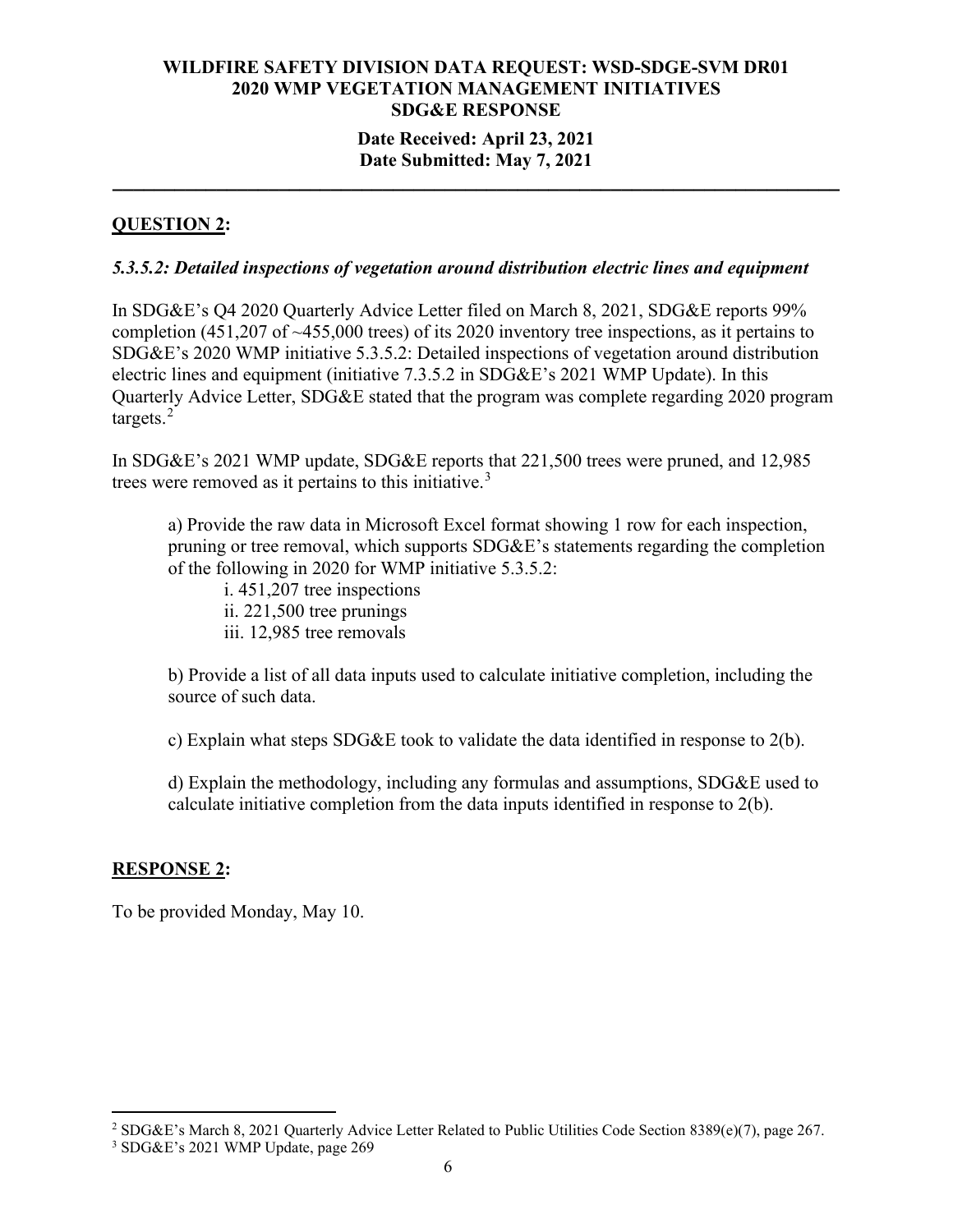#### **Date Received: April 23, 2021 Date Submitted: May 7, 2021 \_\_\_\_\_\_\_\_\_\_\_\_\_\_\_\_\_\_\_\_\_\_\_\_\_\_\_\_\_\_\_\_\_\_\_\_\_\_\_\_\_\_\_\_\_\_\_\_\_\_\_\_\_\_\_\_\_\_\_\_\_\_\_\_\_\_\_\_\_\_**

## **QUESTION 3:**

#### *5.3.5.5: Fuel management and reduction of "slash" from vegetation management activities*

In SDG&E's Q4 2020 Quarterly Advice Letter, SDG&E stated that 324/500 (65%) pole vegetation had been thinned, as it pertains to SDG&E's 2020 WMP initiative 5.3.5.5: Fuels management and reduction of "slash" from vegetation management activities (initiative 7.3.5.5) in SDG&E's 2021 WMP Update)<sup>[4](#page-6-0)</sup>. In this Quarterly Advice Letter, SDG&E stated that the program was off track for completion of 2020 program targets.<sup>[5](#page-6-1)</sup> Additionally, in SDG&E's 2021 WMP update, SDG&E reports that 614 total poles were treated in 2020 with the Fuels Treatment activity for pole brushing and fire-retardant activities, as it pertains to this initiative.<sup>[6](#page-6-2)</sup>

a) Provide the raw data in Microsoft Excel format showing 1 row for each pole or pole vegetation activity, which supports SDG&E's statements regarding the completion of the following in 2020 for WMP initiative 5.3.5.5:

i. 324 pole vegetation thinned

ii. 614 poles treated with Fuels Treatment activity

b) Provide a list of all data inputs used to calculate initiative completion and the source of such data.

c) Explain what steps SDG&E took to validate the data identified in response to 3(b).

d) Explain the methodology, including any formulas and assumptions, SDG&E used to calculate initiative completion from the data inputs identified in response to 3(b).

<span id="page-6-0"></span><sup>4</sup> SDG&E's 2021 WMP Update, page 270

<span id="page-6-1"></span><sup>5</sup> SDG&E's March 8, 2021 Quarterly Advice Letter Related to Public Utilities Code Section 8389(e)(7)

<span id="page-6-2"></span><sup>6</sup> SDG&E's 2021 WMP Update, page 273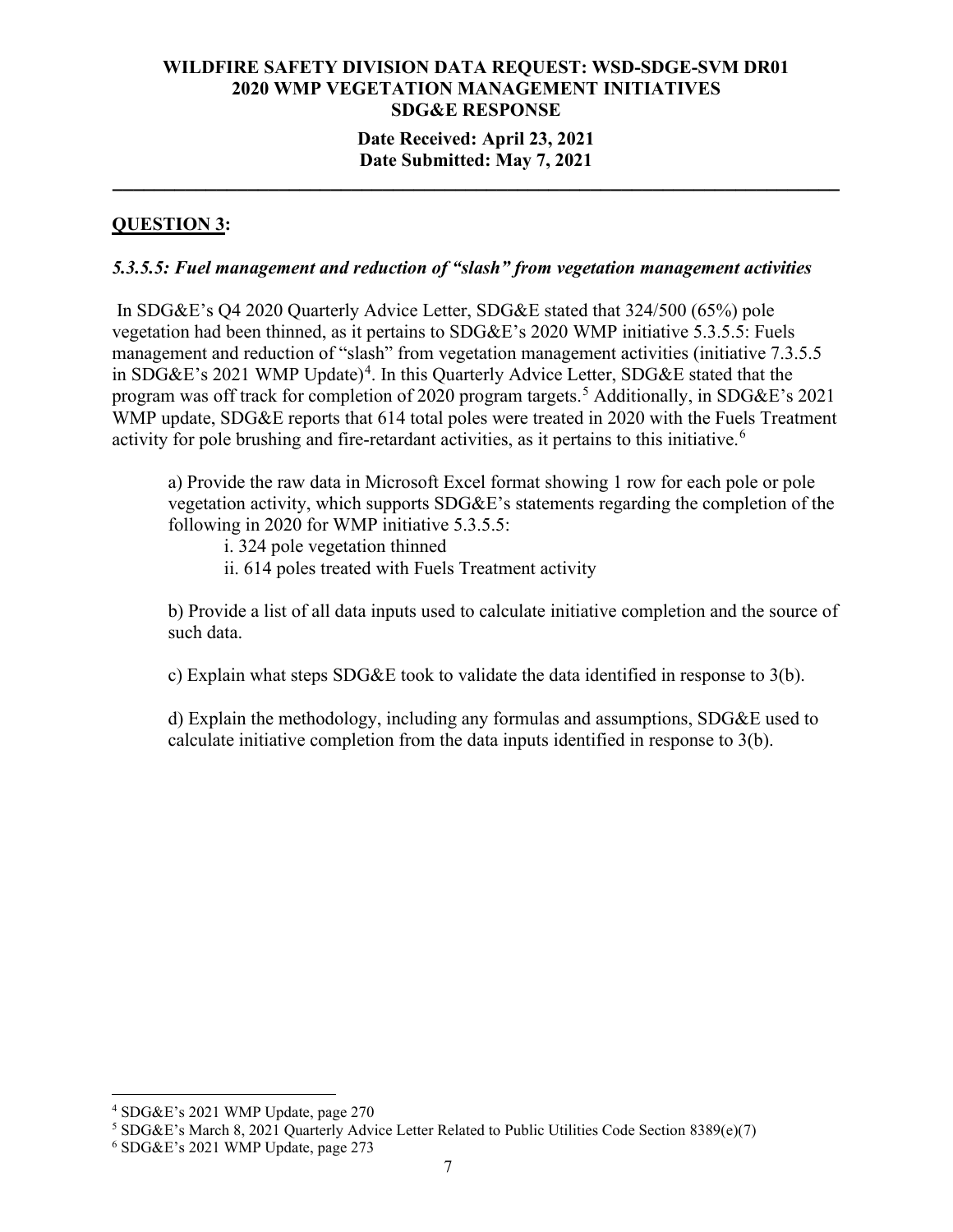#### **Date Received: April 23, 2021 Date Submitted: May 7, 2021**

**\_\_\_\_\_\_\_\_\_\_\_\_\_\_\_\_\_\_\_\_\_\_\_\_\_\_\_\_\_\_\_\_\_\_\_\_\_\_\_\_\_\_\_\_\_\_\_\_\_\_\_\_\_\_\_\_\_\_\_\_\_\_\_\_\_\_\_\_\_\_**

#### **RESPONSE 3:**

a) Please see attached Excel file titled, WSD\_SDGE\_R3 for updated counts of the completion of WMP initiatives 5.3.5.5 and 7.3.5.5.

- i. 328 poles vegetation thinned (poles initially treated in 2020).
- ii. 651 poles treated (poles initially treated in 2020, and poles initially treated in 2019 that were retreated in 2020)

b) FuelsMod\_2020\_TreatPoles:

[FACID]: Pole IDs [Work Type] [DATE\_TRTMT\_START] [DATE\_TRTMT\_COMPL] [TREAT]: Yes, No

FuelsMod\_2020\_MaintPoles: [FACID]: Pole IDs [Work Type] [NOTES]: Completed, Do Not Treat, No Work Needed, Unsafe Access

Planned 2020 CPUC:

[FacID]: Pole ID [Status]: Planned

Fuels modification treatment/maintenance areas were completed each workday. Work completion occurred the same day treatment/maintenance was begun. The completion date for all areas worked was logged.

For the 328 poles initially treated in 2020, the unique Pole ID count of all poles recorded as "Yes" under [TREAT] was used to calculate the total completion count. 323 unique poles were initially treated in 2019 and retreated in 2020. The records of the work activities are in FuelsMod 2020 MaintPoles. Therefore, the total number of poles treated in 2020 is 651. The unique Pole ID count was used to calculate the completion count.

c) Baseline surveys were conducted prior to scheduling treatment/maintenance work to determine accessibility and necessity of vegetation thinning. If poles were not accessible by crews or vegetation thinning was not necessary, the information was logged, and those poles were not treated. After Baseline surveys verified a pole could be worked, the pole was scheduled for treatment/maintenance work. Post surveys were then conducted a few days after treatment/maintenance work to verify and delineate actual treatment/maintenance areas using GPS.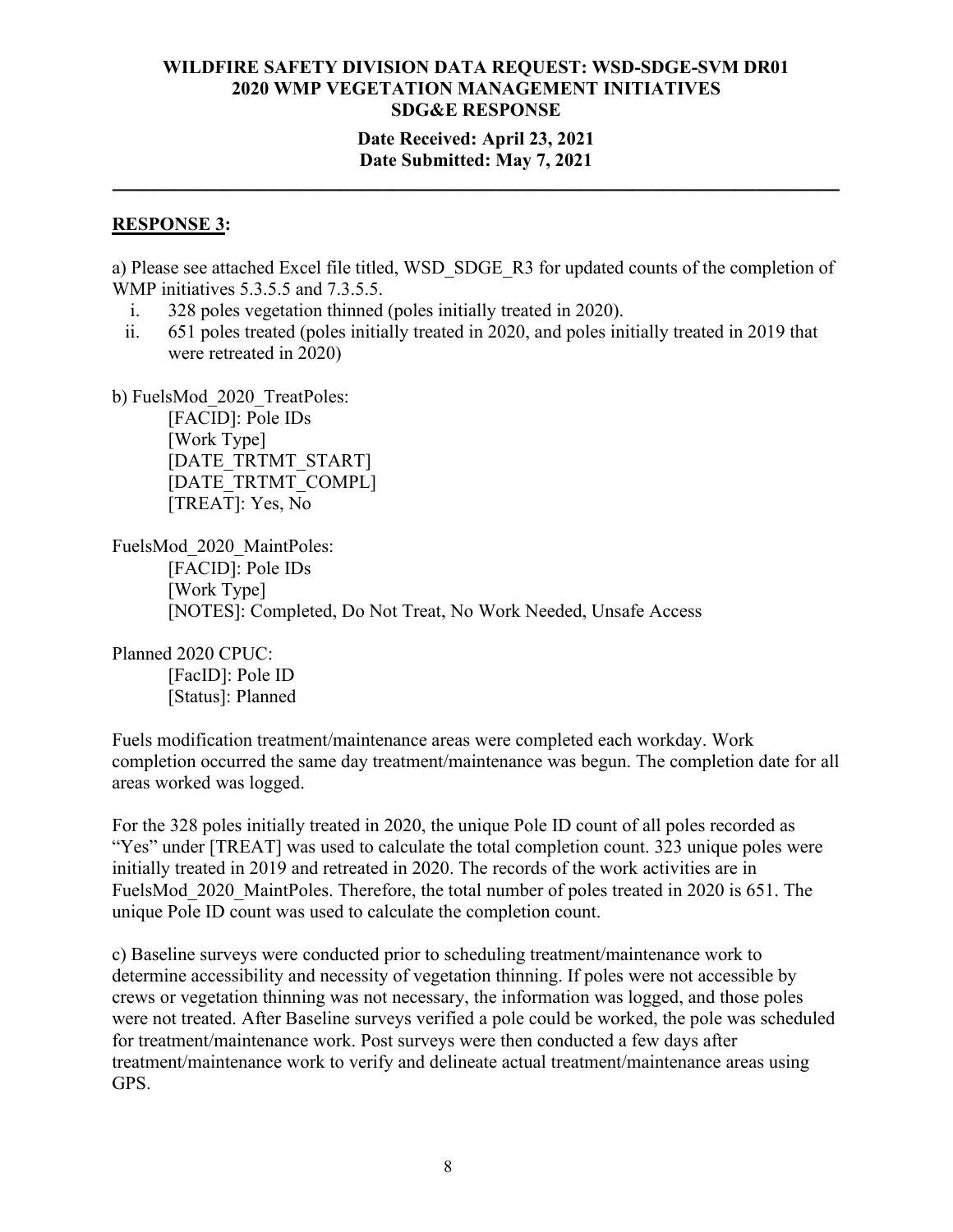## **Date Received: April 23, 2021 Date Submitted: May 7, 2021**

**\_\_\_\_\_\_\_\_\_\_\_\_\_\_\_\_\_\_\_\_\_\_\_\_\_\_\_\_\_\_\_\_\_\_\_\_\_\_\_\_\_\_\_\_\_\_\_\_\_\_\_\_\_\_\_\_\_\_\_\_\_\_\_\_\_\_\_\_\_\_**

d)Methods: FuelsMod\_2020\_TreatPoles: Count unique [FACID] when [[TREAT]=Yes

FuelsMod\_2020\_MaintPoles: Count unique [FACID] when [NOTES]= Completed Poles ID from both files were validated to be unique Pole IDs, no duplicates were found.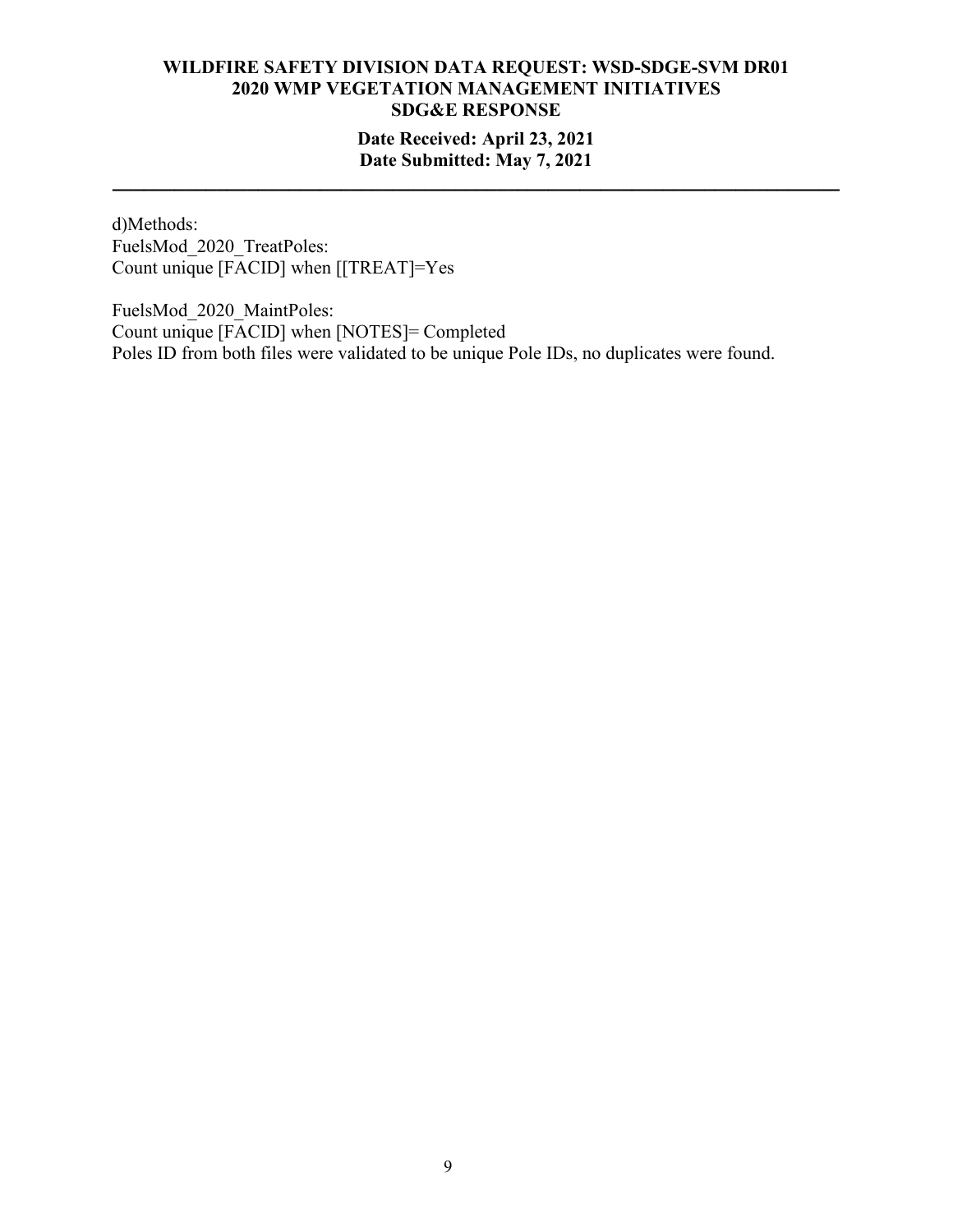#### **Date Received: April 23, 2021 Date Submitted: May 7, 2021**

**\_\_\_\_\_\_\_\_\_\_\_\_\_\_\_\_\_\_\_\_\_\_\_\_\_\_\_\_\_\_\_\_\_\_\_\_\_\_\_\_\_\_\_\_\_\_\_\_\_\_\_\_\_\_\_\_\_\_\_\_\_\_\_\_\_\_\_\_\_\_**

## **QUESTION 4:**

#### *5.3.5.9: Enhanced inspections, patrols, and trims*

In SDG&E's Q4 2020 Quarterly Advice Letter, SDG&E stated that 17,075/17,000 (100%) of trees had been trimmed or removed, as it pertains to SDG&E's 2020 WMP initiative 5.3.5.9: Enhanced inspections, patrols, and trims (initiative 7.3.5.9 in SDG&E's 2021 WMP Update). In this Quarterly Advice Letter, SDG&E stated that the program was complete regarding 2020 program targets.<sup>[7](#page-9-0)</sup> Additionally, in SDG&E's 2021 WMP Update, SDG&E reports that approximately 13,000 targeted trees were trimmed to the expanded 20-30-foot clearance range.<sup>[8](#page-9-1)</sup>

a) Provide the raw data in Microsoft Excel format showing 1 row for each tree, which supports SDG&E's statements regarding the completion of the following in 2020 for WMP initiative 5.3.5.9:

i. 17,000 trees trimmed or removed

ii. 13,000 trees trimmed to the expanded 20-30 foot clearance range

b) Provide a list of all data inputs used to calculate initiative completion and the source of such data.

c) Explain what steps SDG&E took to validate the data identified in response to 4(b).

d) Explain the methodology, including any formulas and assumptions, SDG&E used to calculate initiative completion from the data inputs identified in response to 4(b).

e) Confirm whether the 13,000 trees trimmed to the expanded 20-30 foot clearance range are included as part of the 17,000 trees trimmed or in addition to them, as it pertains to 2020 WMP initiative 5.3.5.9.

#### **RESPONSE 4:**

To be provided Monday, May 10.

<span id="page-9-0"></span><sup>7</sup> SDG&E's March 8, 2021 Quarterly Advice Letter Related to Public Utilities Code Section 8389(e)(7), page 276 .

<span id="page-9-1"></span><sup>8</sup> SDG&E's 2021 WMP Update, page 278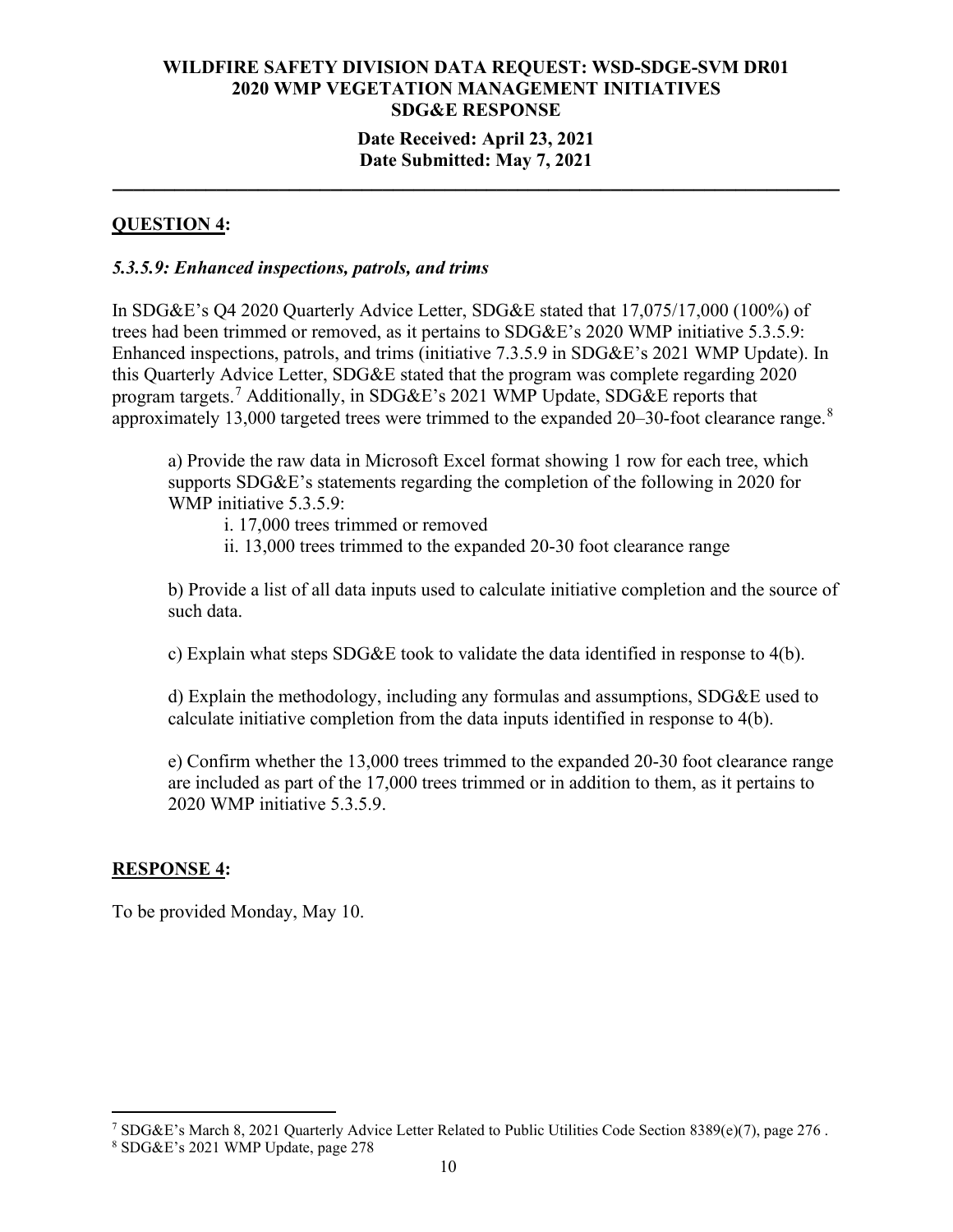#### **Date Received: April 23, 2021 Date Submitted: May 7, 2021**

**\_\_\_\_\_\_\_\_\_\_\_\_\_\_\_\_\_\_\_\_\_\_\_\_\_\_\_\_\_\_\_\_\_\_\_\_\_\_\_\_\_\_\_\_\_\_\_\_\_\_\_\_\_\_\_\_\_\_\_\_\_\_\_\_\_\_\_\_\_\_**

## **QUESTION 5:**

#### *5.3.5.16: Removal and remediation of trees with strike potential to electric lines and equipment*

In SDG&E's 2021 WMP Update, SDG&E stated that it performs hazard tree inspections and abatement in all areas of its service territory where trees pose a potential threat to power lines, as it pertains to SDG&E's 2020 WMP initiative 5.3.5.16: Removal and remediation of trees with strike potential to electric lines and equipment (initiative 7.3.5.16 in SDG&E's 2021 WMP Update). SDG&E also stated that it performs a hazard assessment twice annually of all trees located within the utility strike zone within HFTDs. SDG&E stated it will continue its robust hazard tree inspection and trimming operations in  $2021$ .<sup>[9](#page-10-0)</sup>

a) Provide the raw data in Microsoft Excel format, supporting SDG&E's statements regarding the completion of 2020 targets for WMP initiative 5.3.5.16.

i. Did SDG&E have quantitative targets for 2020 WMP initiative 5.3.5.16? If so, provide those targets. If not, explain what qualitative targets SDG&E used for determining the completion of this initiative.

b) Provide a list of all data inputs used to calculate initiative completion and the source of such data.

c) Explain what steps SDG&E took to validate the data identified in response to 5(b).

d) Explain the methodology, including any formulas and assumptions, SDG&E used to calculate initiative completion from the data inputs identified in response to 5(b). If qualitative targets were used, explain how SDG&E calculated progress and completion of such qualitative targets.

<span id="page-10-0"></span><sup>9</sup> SDG&E's 2021 WMP Update, pages 282-284